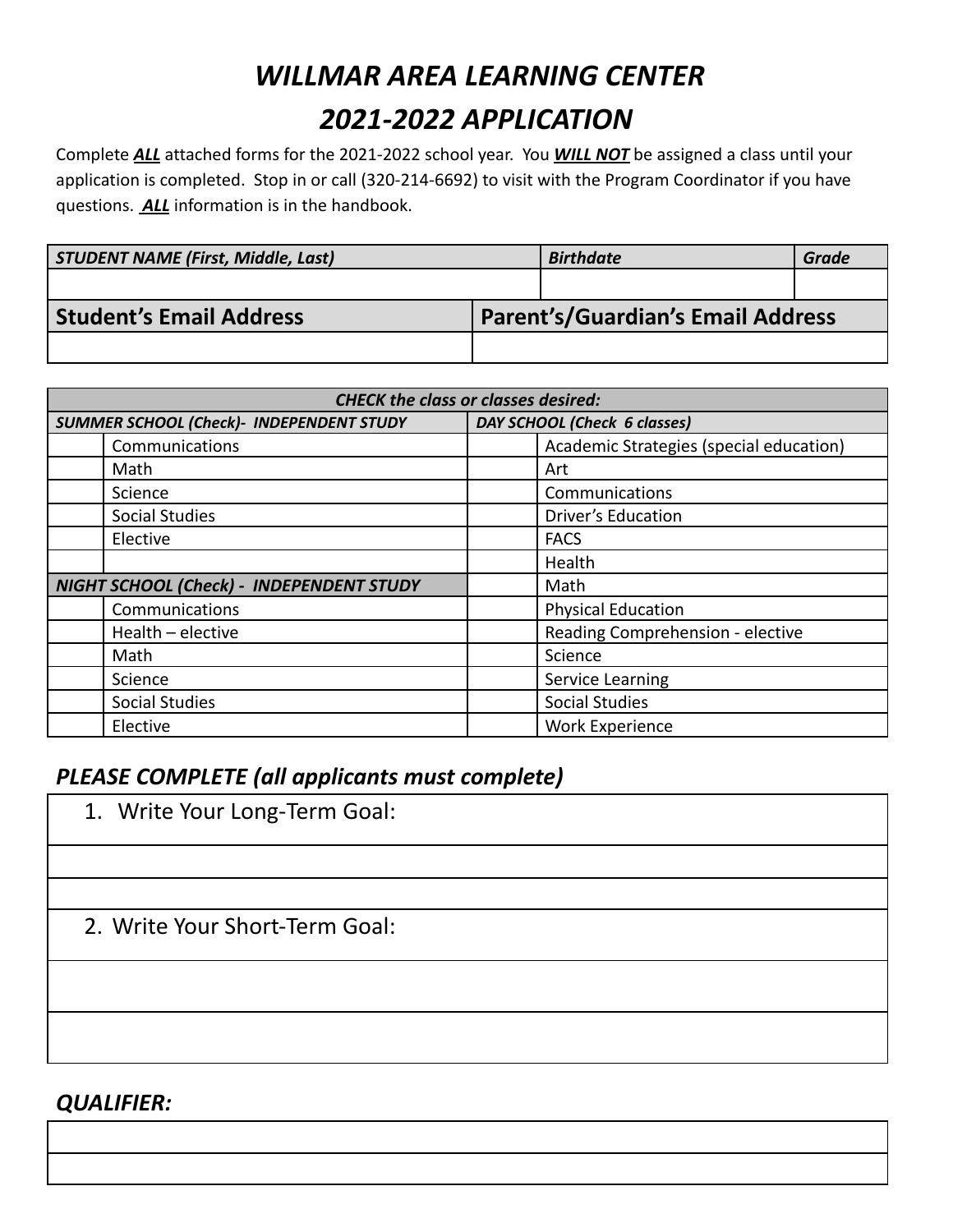## *WILLMAR ARE LEARNING CENTER APPLICATION 2021-2021*

| <b>STUDENT NAME-First, Middle, (Maiden), Last</b> |  |                             | <b>BIRTHDATE</b> | <b>AGE</b>   | $Sex (M-F)$                 |  |
|---------------------------------------------------|--|-----------------------------|------------------|--------------|-----------------------------|--|
|                                                   |  |                             |                  |              |                             |  |
| <b>Student's Address</b>                          |  |                             |                  |              |                             |  |
| Lot/Appt #<br><b>Street Address (PO Box)</b>      |  | <b>City</b>                 |                  | <b>State</b> | Zip code                    |  |
|                                                   |  |                             |                  |              |                             |  |
| <b>Home Phone</b>                                 |  | <b>Student's Cell Phone</b> |                  |              | <b>Student's Work Phone</b> |  |
|                                                   |  |                             |                  |              |                             |  |

| PARENT/GUARDIAN INFORMATION<br>Student lives with(circle: Mother Father Both Other (explain) |                   |            |                   |  |                   |                 |                 |
|----------------------------------------------------------------------------------------------|-------------------|------------|-------------------|--|-------------------|-----------------|-----------------|
| <b>Cell Phone</b><br><b>Work Phone</b><br><b>Home Phone</b><br><b>Mother's Name</b>          |                   |            |                   |  |                   |                 |                 |
|                                                                                              |                   |            |                   |  |                   |                 |                 |
| <b>Street Address</b> (PO Box if applicable)                                                 |                   | Lot/Appt # | City              |  | <b>State</b>      | <b>Zip Code</b> |                 |
|                                                                                              |                   |            |                   |  |                   |                 |                 |
| <b>Father's Name</b>                                                                         | <b>Home Phone</b> |            | <b>Cell Phone</b> |  | <b>Work Phone</b> |                 |                 |
|                                                                                              |                   |            |                   |  |                   |                 |                 |
| <b>Street Address (PO Box if applicable)</b>                                                 |                   | Lot/Appt # | City              |  | <b>State</b>      |                 | <b>Zip Code</b> |
|                                                                                              |                   |            |                   |  |                   |                 |                 |
| <b>Brother(s)/Sister(s) and Grades</b>                                                       |                   |            |                   |  |                   |                 |                 |
|                                                                                              |                   |            |                   |  |                   |                 |                 |
|                                                                                              |                   |            |                   |  |                   |                 |                 |

*In case of emergency and I am unavailable, please contact one of the following:*

| Name-First, Middle(if available), Last   Relationship to | <b>Student</b> | <b>Home Phone</b> | <b>Cell Phone</b> | <b>Work Phone</b> |
|----------------------------------------------------------|----------------|-------------------|-------------------|-------------------|
|                                                          |                |                   |                   |                   |
|                                                          |                |                   |                   |                   |

*Accident or serious illness - In case of emergency or serious illness, I request the school to contact me. If I am unavailable, please call the physician indicated below and follow his instructions. If this physician is unavailable, the school may make whatever arrangements necessary.*

Doctor to Contact **Exercise 2** and the contact **and the contact** experience and  $\theta$  Phone #  $\theta$ 

\_\_\_\_\_\_\_\_\_\_\_\_\_\_\_\_\_\_\_\_\_\_\_\_\_\_\_\_\_\_\_\_\_\_\_\_\_\_\_\_\_\_\_\_\_\_\_\_\_\_\_\_\_\_\_\_\_\_\_\_\_\_\_\_\_\_ *Parent/Guardian Signature*

|  | Educational Information (list all schools attended, additional information can be written on the back of the application) |
|--|---------------------------------------------------------------------------------------------------------------------------|
|--|---------------------------------------------------------------------------------------------------------------------------|

| <b>NAME OF SCHOOL LAST ATTENDED</b>                                    |                    |  | SCHOOL ADDRESS-Street, City, State, Zip Code |  |     |              |  |
|------------------------------------------------------------------------|--------------------|--|----------------------------------------------|--|-----|--------------|--|
|                                                                        |                    |  |                                              |  |     |              |  |
| <b>Currently Attending Y N</b>                                         | Date of Withdrawal |  | <b>Reason for Withdrawal</b>                 |  |     |              |  |
| Were you in any of the following programs (circle all that apply)s:    |                    |  |                                              |  |     |              |  |
| <b>Work Experience</b><br><b>SLD</b>                                   |                    |  | <b>FBD</b>                                   |  | OHD | <b>Other</b> |  |
| Have you been referred or tested for Special Education in high school? |                    |  |                                              |  |     |              |  |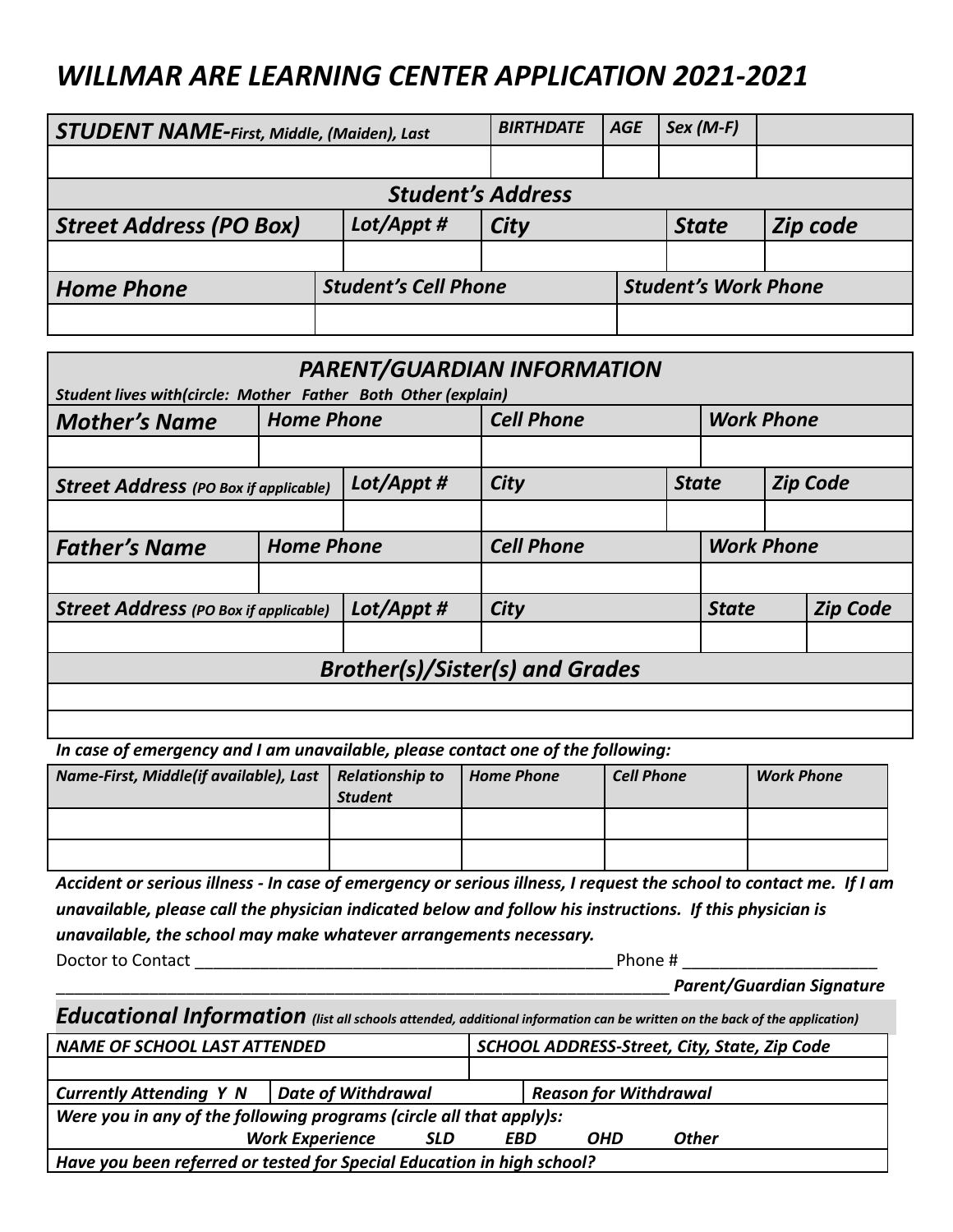#### *OTHER IMPORTANT INFORMATION (STUDENT):*

| Are you receiving services from:                                                   |                 |                |         |        |
|------------------------------------------------------------------------------------|-----------------|----------------|---------|--------|
| County                                                                             | Social Security | Other-Explain: |         |        |
| Do you have a Social Worker?                                                       |                 |                |         |        |
| Name                                                                               | Phone           |                |         | County |
| Do you have a Probation Officer                                                    |                 |                |         |        |
| Name                                                                               | Phone           |                |         | County |
| Are you married?                                                                   | Single?         | Divorced?      | Parent? |        |
|                                                                                    |                 |                |         |        |
| Have you been recommended or evaluated for chemical use? Yes                       |                 |                | No      |        |
|                                                                                    |                 |                |         |        |
| Have you been in treatment? Yes No                                                 |                 | Dates: From    |         | To     |
| Name/Address of Treatment Facility:                                                |                 |                |         |        |
|                                                                                    |                 |                |         |        |
| How did you hear about the Willmar Area Learning Center?                           |                 |                |         |        |
|                                                                                    |                 |                |         |        |
| Why do you want to attend?                                                         |                 |                |         |        |
|                                                                                    |                 |                |         |        |
| Have you completed the free/reduced lunch application for the current school year? |                 |                |         |        |
|                                                                                    |                 |                |         |        |

## *WILLMAR AREA LEARNING CENTER GUIDELINES*

- 1. Acceptance into the ALC Program is on an optional trial basis. Continued enrollment is dependent upon satisfactory citizenship, scholarship, and attendance.
- 2. Students are expected to make a genuine commitment to improve their academic and vocational skills and to earn a high school diploma.

**Participation in the program is optional.** A continual learning plan must be developed at least annually for each pupil with the participation of the pupil, parent or guardian, teachers, and other staff; each participant must sign and date the plan as an acknowledgment of the voluntary nature and focus of this program.

| I AGREE TO FOLLOW THE REGULATIONS AND POLICIES SPELLED OUT IN THE ALC STUDENT HANDBOOK. |      |  |  |  |
|-----------------------------------------------------------------------------------------|------|--|--|--|
| <b>Student's Signature</b>                                                              | Date |  |  |  |
| <b>Parent's/Guardian's Signature</b> (for students under the age of 18)                 | Date |  |  |  |

### *PERMISSION FORM*

| I give my son/daughter permission to participate in local field trips, printed and electronic media coverage, and |      |  |  |  |
|-------------------------------------------------------------------------------------------------------------------|------|--|--|--|
| general functions sponsored by the Willmar Area Learning Center.                                                  |      |  |  |  |
| <b>Parent's/Guardian's Signature</b>                                                                              | Date |  |  |  |

It is expected that students who attend the Willmar Area Learning Center are serious about earning credits toward graduation. Therefore, it is expected that students will attend classes on a regular basis. If, as a parent or guardian, you feel attendance might be an issue with your child, it is suggested that you request weekly attendance be sent to you or that you call the attendance clerk at the end of the week for an update.

**RETURN COMPLETED FORMS TO: Willmar Area Learning Center 512 8 th Street SW Willmar, MN 56201 Phone: 320-214-6692 Fax: 320-235-5352**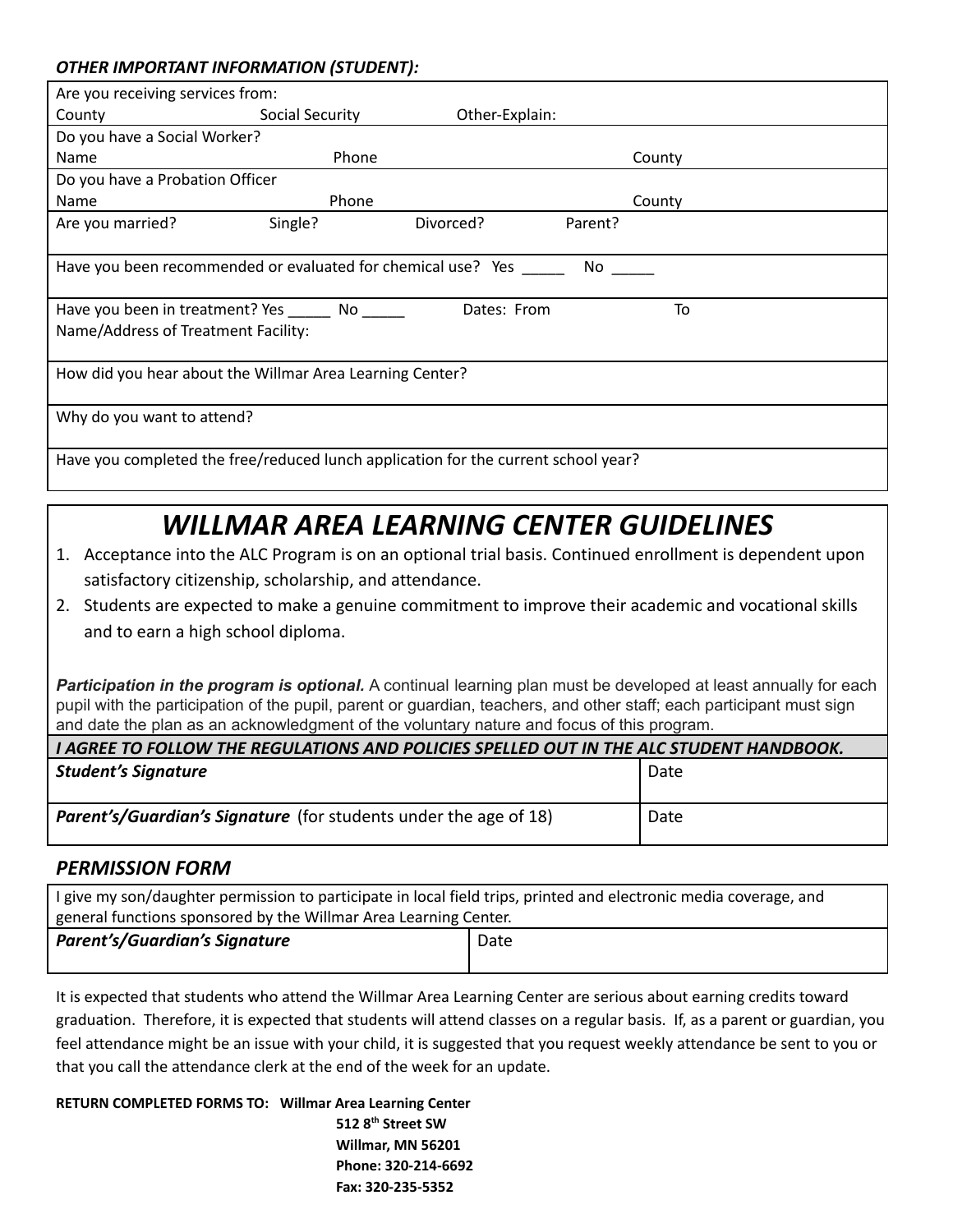Rev. 11-2001; 2-2002; 2-11-2002; 8-01-2012

### Internet and Electronic Mail

## User Agreement and Parent Permission Form

As a user of the Willmar Public Schools computer network, I hereby agree to comply with the Willmar Public Schools Internet Acceptable Use and Safety Policy No. 524 posted on the Willmar Public Schools' web page.

I agree to honor all relevant laws and restrictions.

Student Signature

As the parent or legal guardian of the minor student signing above, I grant permission for my son or daughter to access networked computer services such as electronic mail and the Internet. I understand that individuals and families will be held liable for violations. I understand that some materials on the Internet may be objectionable, but I accept responsibility for guidance of Internet use - setting and conveying standards for my daughter or son to follow when selecting, sharing or exploring information and media.

|                 | Date                                                                                                                                                                                                                                 |
|-----------------|--------------------------------------------------------------------------------------------------------------------------------------------------------------------------------------------------------------------------------------|
| Name of Student | School <b>Contract Contract Contract Contract Contract Contract Contract Contract Contract Contract Contract Contract Contract Contract Contract Contract Contract Contract Contract Contract Contract Contract Contract Contrac</b> |
| Grade           | Birth Date                                                                                                                                                                                                                           |
| Street Address  |                                                                                                                                                                                                                                      |